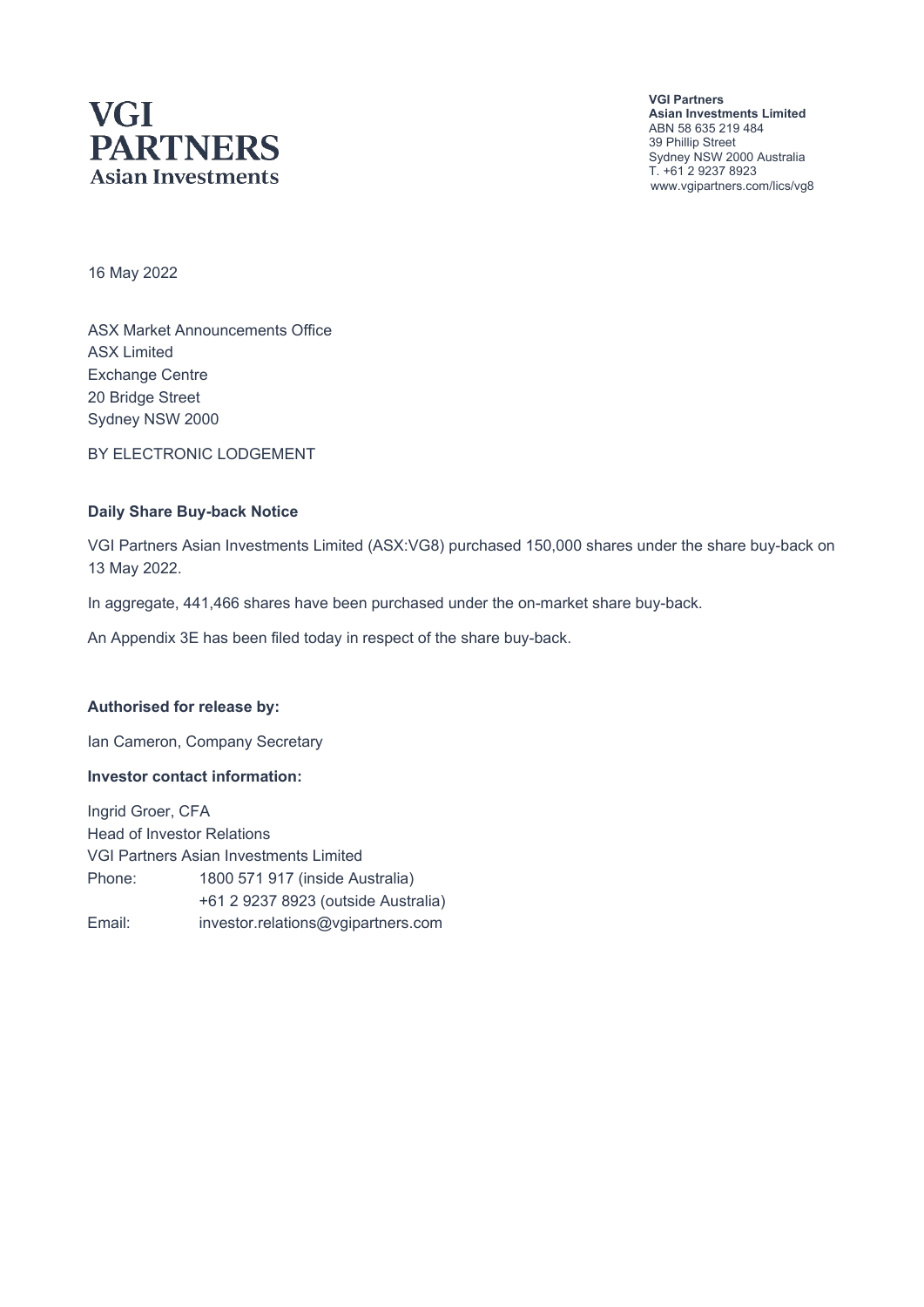*Rule 3.8A*

# **Appendix 3E**

# **Daily share buy-back notice (***except* **minimum holding buy-back and selective buy-back)**

*Information and documents given to ASX become ASX's property and may be made public.* Introduced 1/9/99. Origin: rule 3.6, Appendix 7C. Amended 30/9/2001, 11/01/10

| Name of entity                                | ABN/ARSN       |  |
|-----------------------------------------------|----------------|--|
| <b>VGI Partners Asian Investments Limited</b> | 58 635 219 484 |  |

We (the entity) give ASX the following information.

## **Information about buy-back**

1 Type of buy-back On-market buy-back within 10/12 limit

2 Date Appendix 3C was given to ASX

30 March 2022

## **Total of all shares/units bought back, or in relation to which acceptances have been received, before, and on, previous day**

|                                                                                                                                              | <b>Before previous</b><br>day | Previous day |
|----------------------------------------------------------------------------------------------------------------------------------------------|-------------------------------|--------------|
| Number of shares/units bought<br>back or if buy-back is an equal<br>access scheme, in relation to<br>which acceptances have been<br>received | 291,466                       | 150,000      |
| Total consideration paid<br>or<br>payable for the shares/units                                                                               | \$536,609.02                  | \$271,770.00 |

<sup>+</sup> See chapter 19 for defined terms.